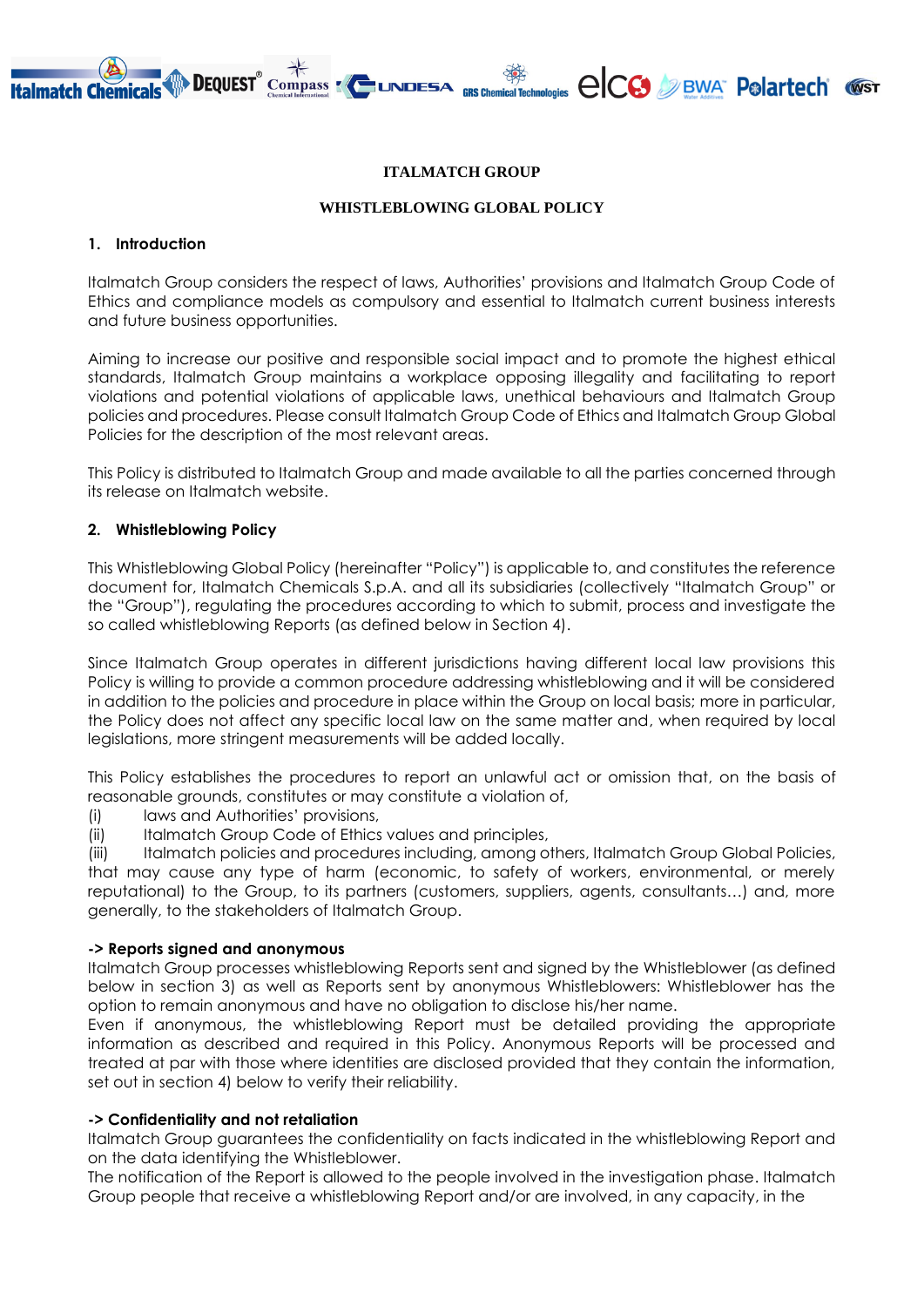investigation process are required to guarantee confidentiality of the persons and facts reported and to safeguard the identity and integrity of the persons mentioned in the Report.

**DEQUEST** Compass **Example Section** CRIS Chemical Technologies  $\bigcirc$  CCO DIBWA POLATTECH WST

Italmatch Group also prohibits retaliatory or discriminatory acts and, on this regard, the Whistleblower may not be fired, threatened, harassed or discriminated against in any way for having made a whistleblowing Report in good faith. Italmatch Group people are prohibited from carrying out retaliatory or discriminatory acts towards the Whistleblower for reasons connected to the whistleblowing Report and the Group will take suitable disciplinary measurements against those who violate the measures that protect the Whistleblower.

## **3. Whistleblowers**

**Italmatch Chemicals** 

Here below the elements according to which Italmatch Group processes the whistleblowing:

Italmatch Group people (directors, executives, members of the corporate structures and employees), third parties (business partners, customers, suppliers of products or services, consultants, individuals acting on behalf of the organization, collaborators) and stakeholders (all people having a legitimate interest in the corporate business such as shareholders, members of local communities in which Italmatch operates) (hereinafter "Whistleblower") must activate this Policy when they discover or otherwise become aware of unlawful acts or omissions,

- a) that constitute, or may constitute, a violation of laws, Authorities' provisions, values and principles included in Italmatch Group Code of Ethics, Italmatch Group policies and procedures,
- b) committed by person(s) who have relations with one or more Group companies in the course of their working activities,
- c) and that may cause any type of harm (economic, to safety of workers, environmental, or merely reputational) to the Group, to its partners (customers, suppliers, agents, consultants… ) and, more generally, to the community in which Italmatch operates.

The Whistleblower will have to report the actions or omissions, events and circumstances that he/she believes, in good faith and on the basis of reasonable grounds, have caused the aforementioned violations.

Whistleblower must refrain from carrying out any independent analysis or investigations.

This Policy does not limit Whistleblower to submit the report to the competent Authority in compliance with the terms and conditions of the applicable laws.

## **4. Whistleblowing Report**

The whistleblowing Report (hereinafter the "Report") shall include as much information and details as the Whistleblower can provide so as to enable the facts reported to be ascertained. The Report, at least, must include:

- i. description of the matter reported and the place and period of the event;
- ii. Group company involved;
- iii. physical (name and job position or information that enable the identification) or legal persons involved;
- iv. how the matter was discovered;
- v. documents that are related to the suspect violation;
- vi. any other persons who can attest to the event set forth in the Report/ may have information relevant to the matter.

The Report must be in English or in local language and must be sent to the following channels:

- Via e-mail, to the following address: [etichs@italmatch.com](mailto:etichs@italmatch.com)
- Via e-mail, remaining possible to also send to the 231 Supervisory Board of Italmatch Chemicals S.p.A.: [odv.italmatch@italmatch.com](mailto:odv.italmatch@italmatch.com)
- Via ordinary mail: Italmatch Chemicals S.p.A., Via Magazzini del Cotone n. 17, Modulo 4, 16128 Genova, kind attention of Ufficio Segnalazioni.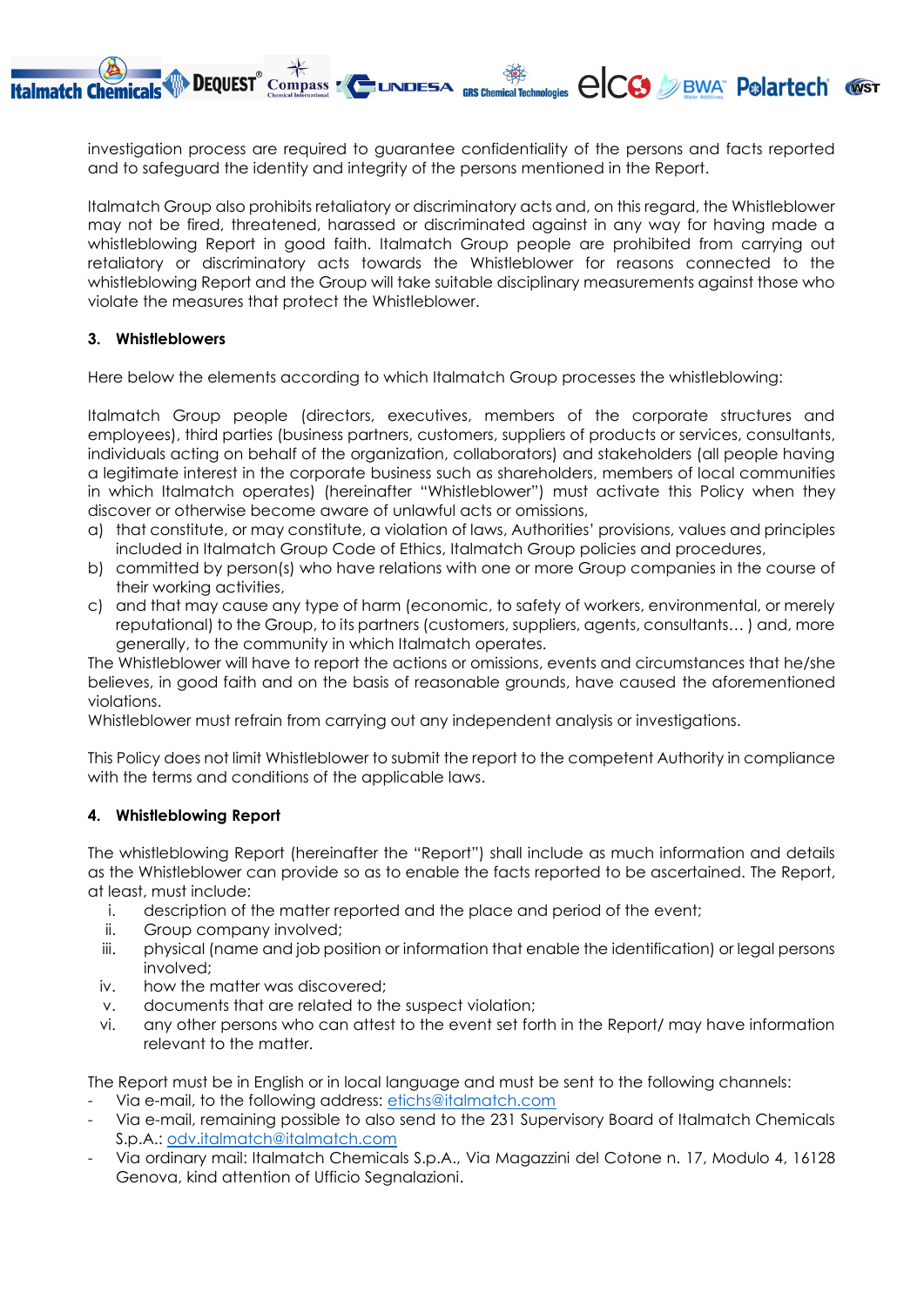## **5. Whistleblowing Report assessment and investigation process**

**Italmatch Chemicals** 

DEQUEST Compass A LINDESA RES Chemical Tech

Italmatch Group dedicated Whistleblowing Team, as cross-functional internal body composed of at least 2 (two) members, shall process and assess the Report received in order to verify the information included and to take the most appropriate measures. The notification of the Report is also allowed to the 231 Supervisory Board of Italmatch Chemicals S.p.A. within its area of competence.

malagies elcc / BWA Polartech WST

During the assessment the Whistleblowing Team may request assistance from the relevant Group functions (key managers of the related business unit, line positions responsible for carrying out checks) and it may also request the assistance of external consultants specialising in the area of the Report, provided their involvement is conducive to verifying the Report. During the assessment on the Report received, the Whistleblower may be contacted to request any additional information that may be required.

Once the assessment has been completed, the dedicated Team will prepare a written summary on the investigations carried out and the evidence considered.

Based on the results, it will then share the summary with the Group competent corporate functions and the key managers of the related business unit affected by its content so that they can evaluate and draw up intervention plans and decide what action to take to protect the Group.

More specifically, if, at the conclusion of the investigation, Italmatch Group determines that a violation has occurred, the Group will take effective remedial actions commensurate with the nature of the offence including the most appropriate legal remedies, measures of mitigations and sanctioning including, among others, the termination of employment relationship in the case of Italmatch Group employees responsible for violations.

On the same way, everyone working with or for Italmatch Group has a duty to cooperate in the investigation of reported violations. Failure to cooperate in an investigation or deliberately providing false information during an investigation can be the basis for legal measures and disciplinary actions including termination of employment for Italmatch Group employees.

Italmatch Group in any case will make all reasonable efforts to prevent further violations.

If the investigations conclude that there is insufficient evidence or that the events referred to in the Report are unproven, the dedicated Team will file the Report together with the reasons why this conclusion was taken.

## **6. Illicit Whistleblowing Report**

No action will be taken if the Whistleblowing Report is raised in good faith when the Whistleblower believes it to be true, but the related investigations prove it to be unfounded.

If the outcome of the investigation process shows that the Report was made in bad faith, with serious negligence, based on opportunistic/egoistic ground, or for the purpose of causing damages to the parties mentioned in the whistleblowing Report, Italmatch Group reserves the right to take appropriate legal actions and disciplinary measures to protect its rights, image and reputation against anyone discrediting Italmatch Group or anyone working in Italmatch Group. Legal measures and disciplinary actions will be taken against such person and in case of Italmatch Group employees this may include termination of employment.

# **7. Processing on personal data**

Personal data (such as health and sexual orientation, political opinions, religious and philosophical beliefs, racial and ethnic background, etc.) of Whistleblower and of any parties involved in the investigation process is treated in compliance with the provisions of current, applicable legislation regarding the protection of personal data for the sole purpose of performing the procedures set out in this Policy and only limited to the data strictly necessary for verifying the validity of the Report. Personal data may be disclosed to the Group company corporate functions and external consultants duly appointed being competent in each instance during the investigation process as